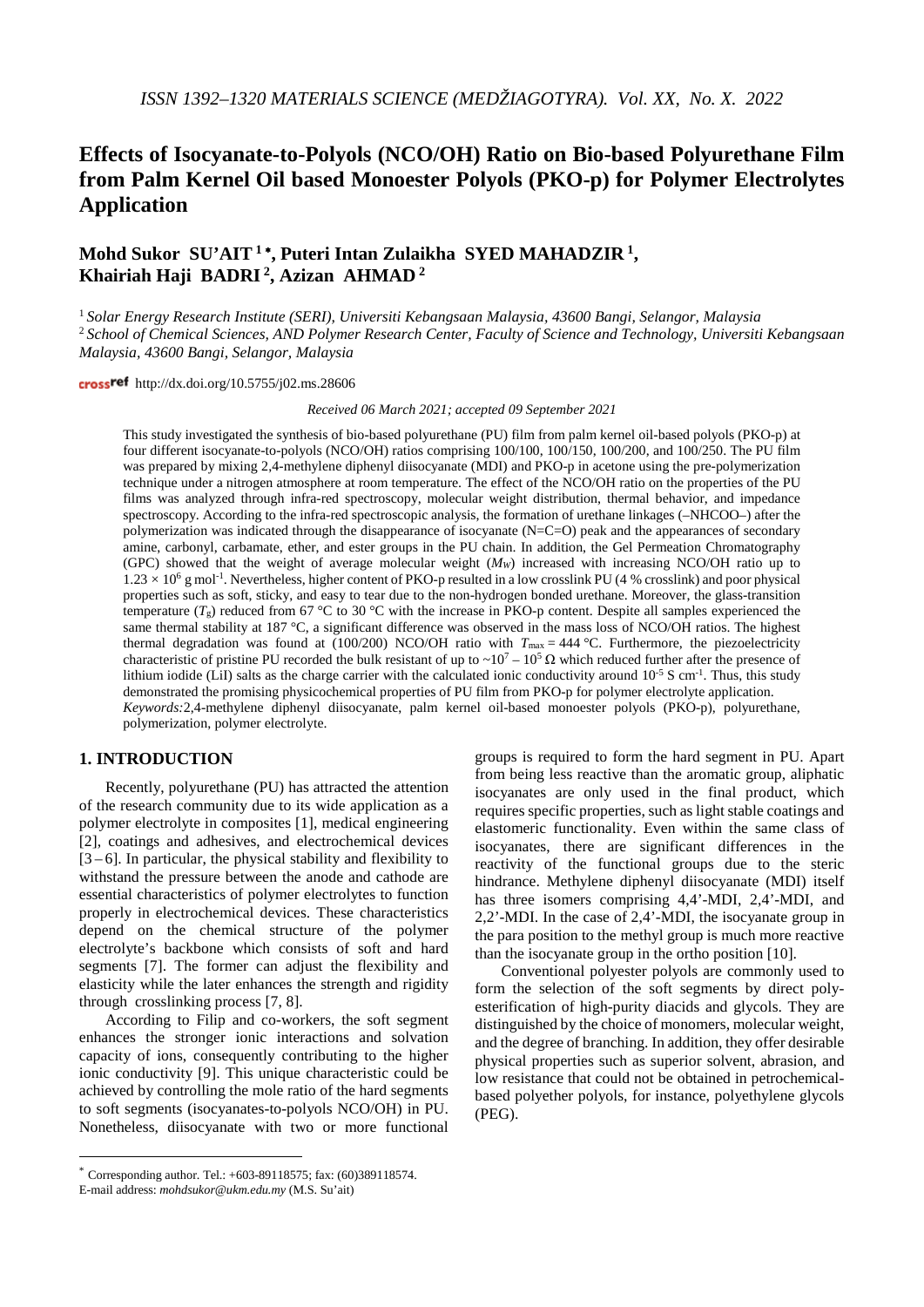In contrast, bio-based polyester polyols are derived from vegetable oils which provide better elastomeric properties, are flexible, and are easy to be molded to serve as the potential biomaterial for soft tissue engineering applications [11] and elastomeric application [12]. Palm kernel oil-based polyols (PKO-p) are derived from vegetable oils that possess a high content of saturated fats of lauric acid  $(45 \sim 54 \%)$ , which is more saturated than palm oil and comparable to coconut oil  $[13 - 15]$ . In the last decade, synthesized PKO-p has been found to possess lower glass-transition temperature  $(T_g)$  compared to soy oil-based polyols after the polymerization reaction [16]. The low  $T_{\rm g}$ value implies greater segmental motion of its polymeric chain, thus is favorable for the development of polymeric electrolytes with high conductivity [17, 18].

Furthermore, research on PKO-p has been extensively studied by Badri and her research groups  $[5, 19-25]$  as the choice of monomers at laboratory scale as well as in pilot scale system for various applications including composites, castable elastomer, rigid and flexible foams, adhesives and coatings in order to accommodate the demand required for commercialization [26].

In this study, PU film was synthesized from PKO-p at different (NCO/OH) weight percent ratio (wt.%) via prepolymerization reaction, and the physicochemical properties of the bio-based PU film was characterized through infra-red spectroscopy, molecular weight distribution, thermal behavior analysis, and impedance spectroscopy. It was expected that the synthesis of PU at different weight percentages of NCO/OH would result in significant physical and electrochemical properties of the desired PU films. The novelty of this study was motivated by the synthesis of bio-based PU film as alternative sources for various applications including biopolymer host electrolytes.

## **2. EXPERIMENTAL**

#### **2.1. Materials**

An industrial-grade 2,4′- diphenylmethane diisocyanate (2,4-MDI) pure monomeric (99.8 %) was purchased from Behn Meyer Chemicals (M) Sdn. Bhd, Subang Jaya, Selangor, Malaysia; Palm kernel oil-based polyols (PKO-p) was prepared as described in several established method by [4, 5, 14, 27 – 29]. Acetone (CAS. No: 67-64-1) was supplied by Systerm ChemAR, Poland. All chemicals were used without further purification.

#### **2.2. Sample preparation**

PKO-p was mixed with 2,4-MDI in acetone at different NCO/OH weight percent ratios (wt.%) of 100/100, 100/150, 100/200, and 100/250. Table 1 summarizes the chemical composition at different NCO/OH ratios and its conversion from weight ratio to molar ratio. The procedure was conducted at room temperature under a nitrogen gas atmosphere. The solution was stirred to form a homogenous solution for five minutes. Then, the solution was cast onto a Teflon mold and allowed to evaporate at room temperature for an hour. The synthesis was carried out at room temperature without the presence of catalysts, surfactants, additives, crosslinkers, or chain extenders. The presence of an amine functional group in PKO-OH provided an alternative route for catalyzing PU polymerization [25]. Once the produced film was formed, the characterization of the samples was performed.

## **2.3. Characterization of synthesized PU film**

### **2.3.1. Infra-red spectroscopy**

The attenuated total reflectance – Fourier transform infrared spectroscopy (ATR-FTIR) was performed to observe the formation of the urethane backbone (–NHCOO–). ATR-FTIR spectra were recorded measured by a computer interfaced with Spectrum 400 Perkin Elmer GX spectrometer. The PU films were placed onto the ATR crystal and analyzed in the frequency range of  $4000 \text{ cm}^{-1}$  to  $650$  cm<sup>-1</sup> at a scanning resolution of 2 cm<sup>-1</sup>.

#### **2.3.2. Molecular weight distribution**

The gel permeation chromatography (GPC) was carried out to determine the weight average molecular weight  $(M_w)$ and the number average molecular weight  $(M_n)$  of the PU film. The  $M_w$  describes the average weight of molecular mass in each component, while the  $M_n$  denotes the average molecular weight of all individual molecules divided by the total number of molecules [30]. Given that polymer molecules, even the same type, come in different sizes (chain lengths for linear polymers), an average value would be suitable to represent the approximate size of the entire structure. The homogenous dispersion of distribution is denoted by dispersity (*Đ*), which corresponds to the measurement of the dispersion of macromolecule in the polymeric sample [31].

**Table 1.** Conversion from weight ratio molar ratio at different NCO/OH ratios

| Weight ratio, NCO/OH | Molar ratio, NCO/OH |
|----------------------|---------------------|
| 100/100              | 2/2.4               |
| 100/150              | 2/3.6               |
| 100/200              | 2/4.9               |
| 100/250              | 2/61                |

The gel content measurement was performed by using the Soxhlet extraction technique with toluene as a solvent for 24 hours. The residue was then dried and weighed until a constant weight was achieved. The percentages of sol and gels were calculated to determine the percentage of crosslink in the PU network by [32]:

Sol content  $(SC\%) = (W_1 - W_2/W_1) \times 100\%$  (1)

Gel content  $(GC\%) = 100 - (SC\%)$  (2)

where  $W_1$  is the mass of the sample before extraction, g;  $W_2$ is the mass of the sample after extraction, g.

The analysis was carried out in a Polymer Laboratories model PL-GPC 50 plus using Styragel HR 5 tetrahydrofuran (THF) column coupled with WATERS 2414 reflective index detector at 40 °C with 1 mL/min flow rate of (THF; 99.9%, Merck). The setup was standardized by using polystyrene standards. Approximately 0.03 g of sample was weighed and solubilized in 10 mL of THF for 24 hours before the measurement was performed.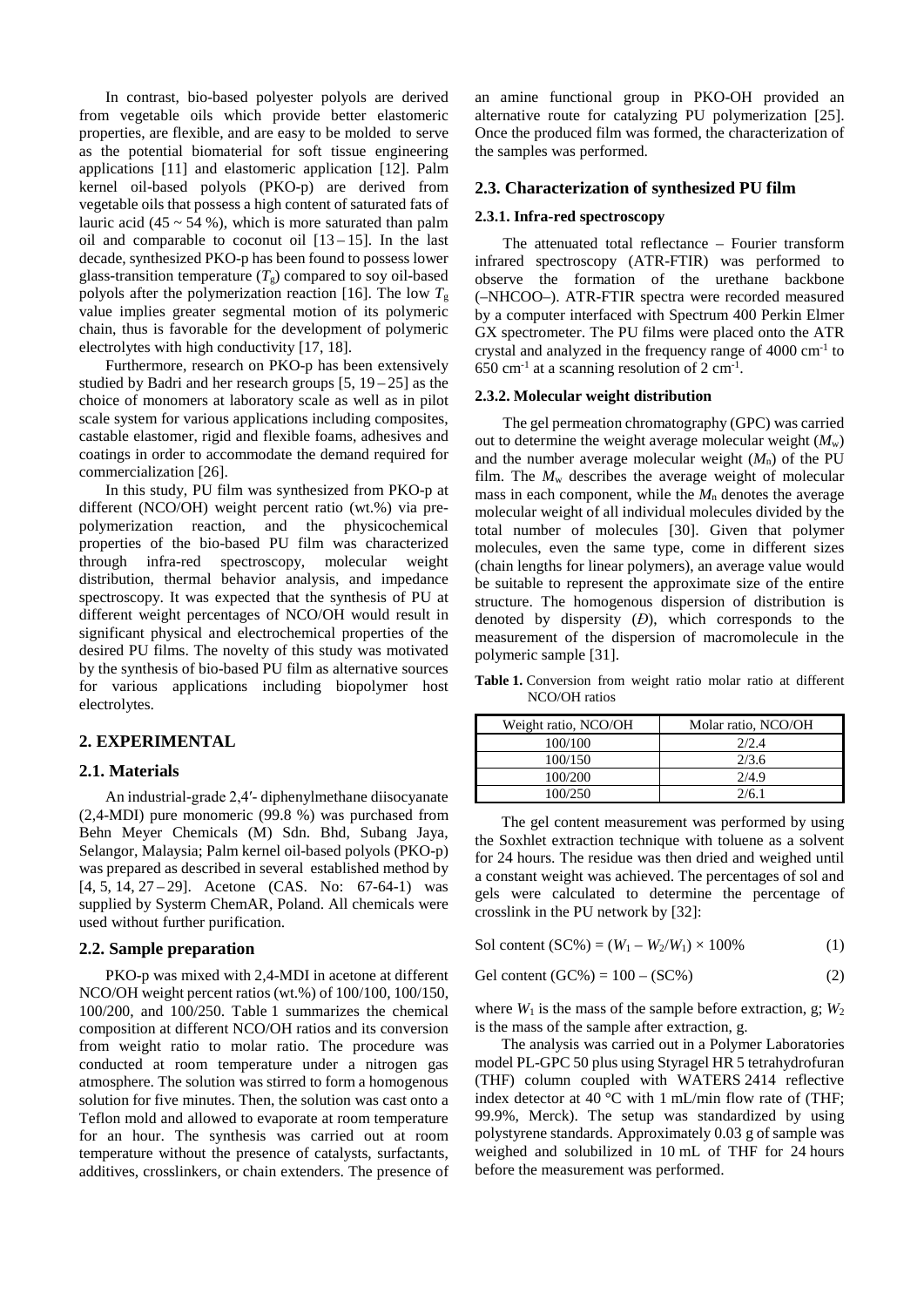#### **2.3.3. Thermal behavior analysis**

Differential scanning calorimetry (DSC) is a useful method to determine the thermal properties of polymers. The  $(T_g)$  of the samples were observed using Mettler-Toledo DSC model 822e from 20 to 250 °C at a scanning rate of 10 °C/min under a nitrogen gas atmosphere. Approximately, 4 mg of PU film was used for each DSC measurement. The  $T_g$  of the PU films at the mid-point of the endothermic peak was evaluated from the STARe software.

In addition, thermogravimetric analysis was carried out to characterize the thermal properties of the PU films. A Mettler-Toledo TGA/simultaneous difference thermal analysis (SDTA) 851 instrument was equipped under a nitrogen gas atmosphere from room temperature to 600 °C at a heating rate of 10  $\degree$ C/min. Approximately 5 mg of sample in the form of fine powder was used to determine the weight loss of the polymers.

### **2.3.4. Impedance spectroscopy**

The electrochemical impedance spectroscopy (EIS) was utilized to evaluate the resistivity level of the PU films. A high frequency resonance analyzer (HFRA) model 1255 was used with the applied frequency from 1 MHz to 0.1 Hz at 1000 mV amplitude. The resistivity and the ionic conductivity were obtained by the equations:

$$
\rho = (A \cdot R_b)/l; \tag{3}
$$

$$
\sigma = 1/\rho, \tag{4}
$$

where *A* is the contact area of the sample,  $R_b$  is the electrical resistance of a uniform sample of the material and *l* is the length of the sample. The bulk resistance  $(R_b)$  was determined from the equivalent circuit analysis using the *Z*view analyzer software, in which the contact area of the thin film  $(A = 2.01 \text{ cm}^2)$ , and average thickness was measured using a Mitutoyo digital caliper was 0.01 cm [33].

Impedance is a complex quantity comprised of two parts: the real part,  $Z_r$  and the imaginary part,  $Z_i$ . The contributions to  $Z_i$  involve the quantity *j* where  $j = -1$ . Both *Z*<sup>r</sup> and *Z*<sup>i</sup> are related to *Z* as expressed in the following equation:

$$
Z = Z_{\rm r} - jZ_{\rm i},\tag{5}
$$

where  $Z_r$  and  $Z_i$  can be displayed as a complex plane (also known as Nyquist Plot) in which *Z*<sup>i</sup> (*y*-axis) is plotted against *Z*<sup>r</sup> (*x*-axis) [34].

## **3. RESULTS AND DISCUSSION**

#### **3.1. FTIR analysis**

The molecular structure of MDI and the progress of the reaction between PKO-p and MDI to form PU were estimated from the FTIR spectra as shown in Fig. 1. Based on Fig. 1 a, a significant strong peak at 2241 cm-1 corresponded to the isocyanate (N=C=O) of pure 2,4-MDI. Upon reaction with PKO-p at 100/100 NCO/OH ratio, traces of N=C=O in the vibrational region of  $2276 \text{ cm}^{-1}$  were observed. This signifies that the polymerization reaction at 100/100 ratio (equivalent to NCO/OH molar ratio of 2:2.43) led to the termination of pre-polymer urethane due to the low amount of excess isocyanate reagent that leads to incomplete reaction.

Theoretically, 2 mol of MDI is required to react with 3 mol of PKO-OH from the reaction scheme to completely polymerize PU based PKO-p. The mechanism was proven by the disappearance of the N=C=O peak indicating that the isocyanate completely reacted with the monoester polyols from PKO-p to form polyurethane with the increase in NCO/OH ratio starting from 100/150. The complete PU polymerization reaction, which involved the additional polymerization via step-growth polymerization reaction between MDI and excess PKO-p [35].



**Fig. 1.** a – FTIR spectra of *v*(N=C=O) functional groups PU; b – FTIR spectra of (O–H) and (N–H) stretching functional groups in PU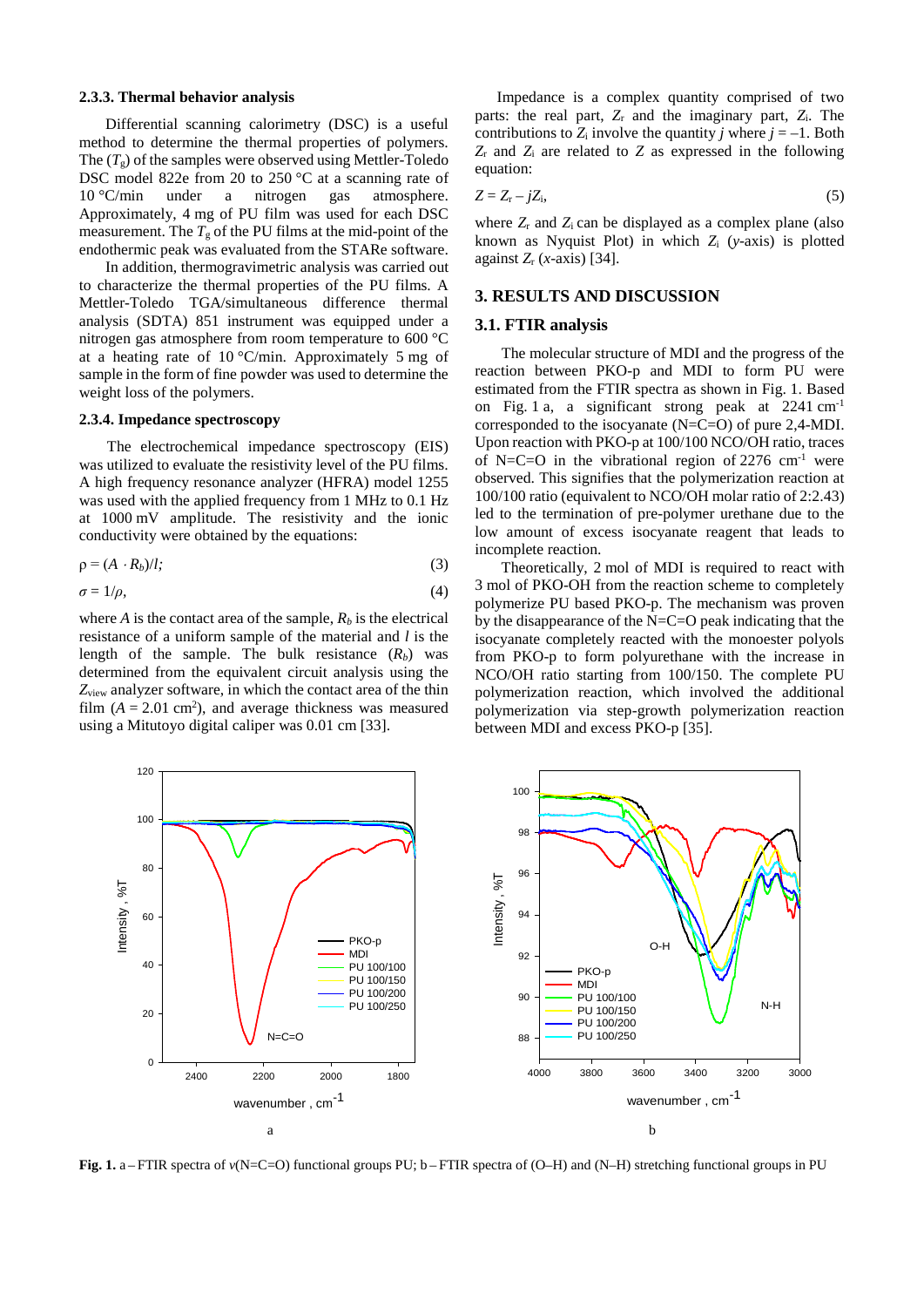Fig. 1 b illustrates the vibrational region between  $3000 \text{ cm}^{-1}$  to  $4000 \text{ cm}^{-1}$ . In this study, the (O–H) functional group was found at  $3381 \text{ cm}^{-1}$  in PKO-p synthesized from palm kernel oil by using esterification technique developed by Badri et al. [25]. The presence of an O–H vibrational peak was believed might be due to the moisture  $(H_2O)$ produced during the esterification process. The water content was approximately  $\pm$  0.2 % as given by Karl Fischer titration analysis. After polymerization, a single band of N– H peaks which belongs to the stretching mode of hydrogen bonded N-H with oxygen (ether) appeared at 3307 cm<sup>-1</sup>, 3298 cm-1 , 3297 cm-1 , and 3300 cm-1 for 100/100, 100/150, 100/200 and 100/250 ratio respectively [35, 36].

The occurrence of a single band of N–H peaks after the polymerization indicated the presence of secondary amides (–NHCO–) in the polymeric structure. The secondary amides mainly existed in the *trans*-conformation due to the free N–H stretching vibration near 3430 cm<sup>-1</sup>. This peak will shift to the vibrational region between  $3320 - 3140$  cm<sup>-1</sup> due to the formation of new hydrogen bonding in the free N–H band. However, tertiary amides in PKO-p did does not show any absorption band in this region.

Fig. 2 a shows the vibrational region of carbonyl (C=O), carbamate (C–N) and N–H.



**Fig. 2.** a – FTIR spectra of v(C=O), v(C–N) and (N–H) bending functional groups PU;  $b - FTIR$  spectra of  $v(C-Q-C)$  and v(O–C=O) functional groups in PU

The functional group of C=O for polyols PKO-p was observed at 1738 cm-1 . However, the C=O frequency of tertiary amides was independent of its physical state as it was not possible to form hydrogen bonding with another tertiary amide group [37]. Furthermore, the C=O functional group for isocyanate in MDI was found at 1717 cm-1 . After polymerization, the C=O group for PU was observed at 1712 cm<sup>-1</sup>, 1713 cm<sup>-1</sup>, and 1713 cm<sup>-1</sup> for 100/100, 100/150 and 100/20 ratios respectively. In contrast, it was believed that the C=O functional group at  $1713 \text{ cm}^{-1}$   $100/250 \text{ ratio}$ was affected by the non-hydrogen bonded urethane stretching.

According to previous studies [38,39], the existence of the peak at  $\sim$ 1740 cm<sup>-1</sup> was associated with the nonhydrogen bonded urethane stretching while the peak around  $\sim$ 1700 cm<sup>-1</sup> was assigned to hydrogen-bonded urethane stretching. This indicates that the existence of intermolecular interaction in this pre-polymerization technique due to the lower frequencies of C=O absorption.

In addition, this low-frequency absorption is also due to the resonance structure in the amide functional group as shown in Fig. 3. The resonance structure of amide functional groups was found at  $1598 \text{ cm}^{-1}$ ,  $1599 \text{ cm}^{-1}$ , 1601 cm-1 , and 1601 cm-1 for 100/100, 100/150, 100/200, and 100/250 ratio respectively. All vibrational regions were approximately at  $1600 \text{ cm}^{-1}$ , which corresponded to C-N groups. In secondary amides, the C–N stretching vibration was observed to have a similar frequency with the N–H bending mode. The interaction (coupling) of these two vibrations in the C–N–H component gives rise to N–H bending at a higher frequency  $(1550 - 1510 \text{ cm}^{-1})$ . The intensity of N–H bending found at  $1510 \text{ cm}^{-1}$  is reduced and shifted to 1515 cm<sup>-1</sup> with the increasing of NCO/OH ratio. In comparison, the intensity of neighboring peaks at 1528 cm-1 increased and shifted to 1533 cm-1 . The peak at  $1050 \text{ cm}^{-1}$  in Fig. 2 b was assigned to C–OH group of PKO-p.

After polymerization, this peak was observed at  $\sim$ 1065 cm<sup>-1</sup> which belongs to the ester (C–O–C) functional groups. The appearance of two strong peaks for O–C=O at  $\sim$ 1217 cm<sup>-1</sup> and  $\sim$ 1309 cm<sup>-1</sup> after polymerization indicated the formation of the urethane linkages. In contrast, the stretching mode of  $-CH_2$  and  $-CH_3$  peaks for all samples were found at  $\sim$ 2922 cm<sup>-1</sup> and  $\sim$ 2852 cm<sup>-1</sup>. Therefore, the disappearance of N=C=O peaks at  $\sim$ 2241 cm<sup>-1</sup> and the appearances of N–H, C=O, C–N and C–O–C at ~3300 cm<sup>-1</sup>, 1713 cm<sup>-1</sup>, ~1600 cm<sup>-1</sup>, and ~1065 cm<sup>-1</sup> respectively, as well as O–C=O peaks at  $\sim$ 1217 cm<sup>-1</sup> and  $\sim$ 1309 cm<sup>-1</sup> after the polymerization proved that the urethane linkages were formed.



**Fig. 3.** The resonance structure of amide functional groups [37]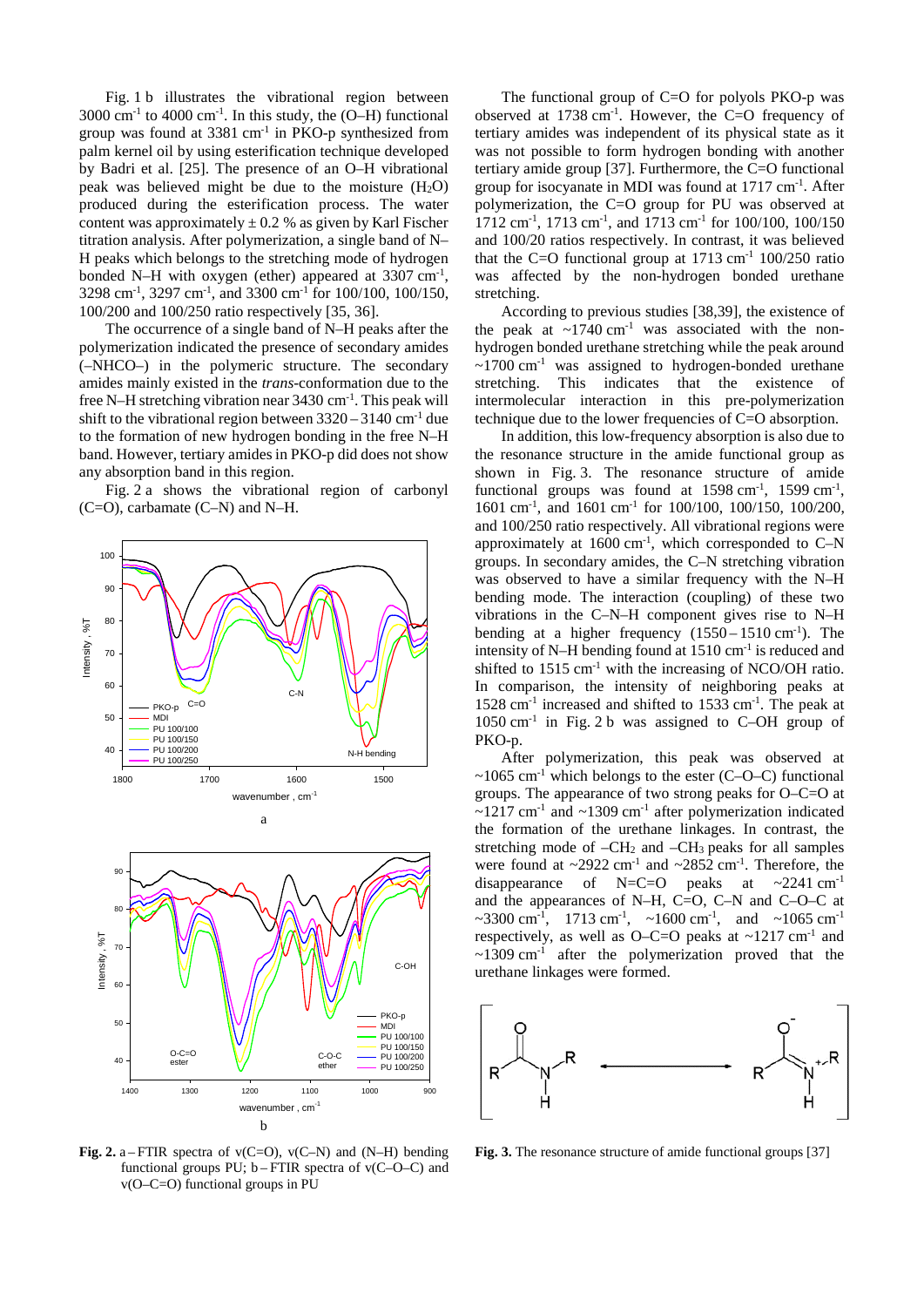## **3.2. Degree of crosslinking**

Table 2 shows the percentage of sol (% sol) and gel content (% gel) for PU prepared at different NCO/OH ratios. Higher content of PKO-p at 100/250 ratio produced alow crosslink PU of 4 %. The low crosslink PU was affected by the non-hydrogen bonded of urethane linkages as observed in the FTIR section and reflected the low physicals interaction between the polymeric segments. This contributed to the lack of physical properties such as soft, sticky, and easy to tear. In contrast, the low content of PKO-p at 100/100 produced a higher degree of crosslinking 85 % with better characteristics like hard, stiff, and brittle film. The high degree of physical crosslink was a result of the hydrogen bonding occurring at urethane pre-polymer as proven by the FTIR analysis. Based on the results, the PU at ratios of 100/150 and 100/200 provided flexible film, which was preferable to be applied in a wide range of solid-state device applications.

**Table 2.** Percentage of sol (% sol) and gel content (% gel) at different NCO/OH ratios

| Sample, NCO/OH | % sol | % gel |
|----------------|-------|-------|
| PU 100/100     |       |       |
| PU 100/150     |       |       |
| PU 100/200     | 53    |       |
| PU 100/250     |       |       |

# **3.3. Weight average molecular weight (***M***w), number average molecular weight (***M***n), and dispersity (***Đ*)

Table 3 shows weight average molecular weight (*M*w), number average molecular weight (*M*n), and dispersity (*Đ*), derived from gel permeation chromatography (GPC) analysis. The calculated  $M_w$  for the well-established monoester PKO-p sample was  $\sim 300$  g mol<sup>-1</sup>. According to the GPC analysis, the  $M_w$  for 100/100 NCO/OH ratio was calculated around  $3.96 \times 10^4$  g mol<sup>-1</sup> in which the trend increased with the increase of polyols content up to  $1.22 \times 10^6$  g mol<sup>-1</sup> at 100/250 ratio. The higher  $M_w$  value for the 100/250 ratio was affected by the non-hydrogen bonded urethane linkages as observed in the FTIR studies, which contributed to a low degree of crosslinking. The dispersity for the entire ratio is greater than 1 because  $M_w$  for each ratio is greater than  $M_n$ . The wide range of molecular mass is called polydispersed polymers.

**Table 3.** Weight average molecular weight (*M*w), number average molecular weight  $(M_n)$ , and dispersity  $(D)$  of PU at different NCO/OH ratios

| Sample     | Molecular<br>weight $M_{\rm w}$ ,<br>$g$ mol <sup>-1</sup> | Molecular<br>number $M_n$ ,<br>$g$ mol <sup>-1</sup> | Dispersity<br>$M_{\rm w}/M_{\rm n}$ |
|------------|------------------------------------------------------------|------------------------------------------------------|-------------------------------------|
| PU 100/100 | $3.96 \times 10^{4}$                                       | $2.60 \times 10^{4}$                                 | 1.52                                |
| PU 100/150 | $1.64 \times 10^{5}$                                       | $8.19 \times 10^{4}$                                 | 2.00                                |
| PU 100/200 | $1.71 \times 10^{5}$                                       | $6.50 \times 10^{4}$                                 | 2.63                                |
| PU 100/250 | $1.23 \times 10^{6}$                                       | $6.83 \times 10^{5}$                                 | 1.80                                |

The dispersity values increased with the increase of polyols content up to 100/200 ratio and decreased at 100/250 ratio. In addition, the 100/200 ratio was observed to exhibit the highest polydispersed polymers in the polymeric structure with dispersity  $= 2.63$  followed by 100/150, 100/250, and 100/100 ratios at 2.00, 1.80 and 1.52, respectively.

# **3.4. Thermal studies**

DSC is capable of demonstrating improvements in heat power or latent heat, as well as tolerating melting and crystallization temperatures. DSC thermogram results for all samples prepared of PU films at various NCO/OH ratio are shown in Fig. 4 a. The  $T<sub>g</sub>$  of PU film was examined at 67, 61, 54, and 30 °C for 100/100, 100/150 and, 100/200 and 100/250 NCO/OH ratios, respectively. The  $T<sub>g</sub>$  value was reduced with the increase of PKO-p soft segment content, which was attributed to the hydrogen bonding formed between the PU. The decline of  $T_g$  was also correlated with the increase in the molecular weight of PU. Previous studies have suggested that the  $T<sub>g</sub>$  value decreased as its chain length increased [38]. The same literature also reported that the decrease of  $T_g$  was related to the larger mobility of the PU macromolecule, which was based on two mechanisms. The first mechanism involved separating the hard and soft segments led to greater flexibility of the soft segments and larger molecular mobility of the polyol chains. The second mechanism occurred for all polymers and was based on the changes of the main PU chain, which resulted in higher vibration and mobility of the macromolecular structure.

It is well understood that the high degree of crosslinking required a greater amount of thermal energy and space for the polymeric chain to initiate the movements. As a consequence, a high  $T_g$  value was observed for polymeric macromolecules [11, 39]. This corresponded to the findings on the % sol and % gel as discussed earlier.

In addition, the higher degree of physical crosslinking (85 %) in the prepared PU with 100/100 NCO/OH ratio recorded the highest  $T_g$  value at 67 °C, which was characterized by the hard, stiff, and brittle texture of the film. The results indicated that the samples with the highest hard segments content possessed less miscibility between the hard and soft segments due to the tendency to interact with each other. Thus, they became less hindered as they were less dispersed in the soft segments, allowing the higher degree of phase separation in the PU structure [40]. Based on the DSC thermogram for the 100/150 ratio sample, a small crystallization temperature  $(T_c)$  of the soft segments (exothermic peak) appeared at 148 °C, while a corresponding melting temperature  $(T<sub>m</sub>)$  of the crystalline fraction of soft segments appeared at 160 °C. However, these peaks were too small to be accounted for as  $T_c$  and  $T_m$ . Interestingly, other ratio samples did not show any obvious crystallization and melting peaks in the thermogram. The absence of these peaks indicated that the PU exhibited thermosetting properties.

Moreover, the TGA results showed that the oxidation and decomposition took place after 200 °C in all NCO/OH ratios. Since the decomposition and oxidation reactions produced weight changes in the polymeric materials, the results indicated the stability of the samples at high temperature. Polymer electrolytes must generally be thermally stable to ensure system efficiency and safety even at high temperatures [17]. Furthermore, Fig. 4 b shows the TGA thermogram and differential thermogravimetric (DTG) curves for PU films at various NCO/OH ratios.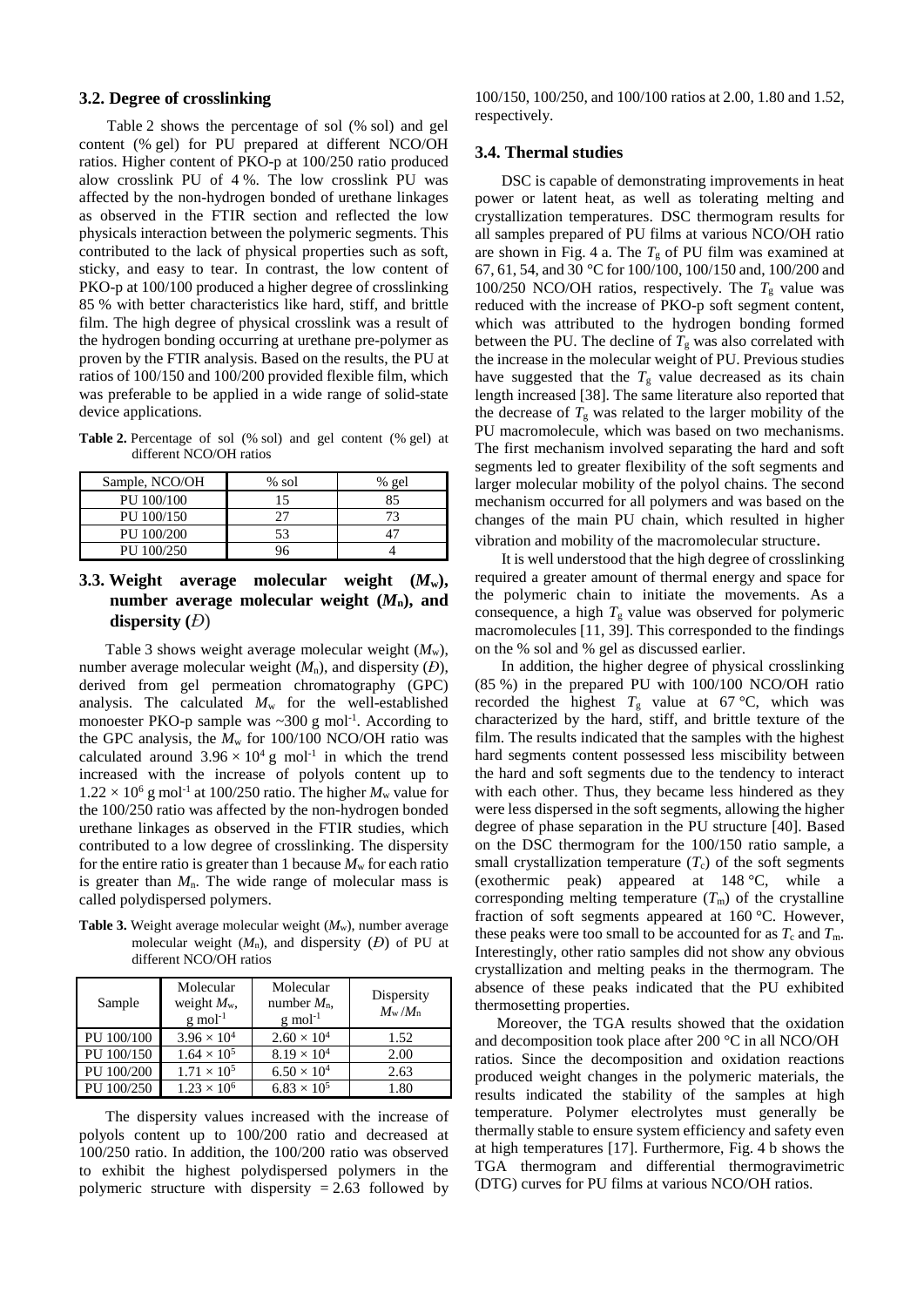

**Fig. 4.** a – DSC thermogram of PU films at various NCO/OH ratios; b – TGA thermogram and DTG curves of (i) MDI, PKO-p and (ii) PU films at various NCO/OH ratios

**Table 4.** Percentage of weight loss (wt.%) at different NCO/OH ratios

|                | Weight loss, wt.%              |                                     |                                   |                         |                                  |  |
|----------------|--------------------------------|-------------------------------------|-----------------------------------|-------------------------|----------------------------------|--|
| Sample, NCO/OH | $T_{\text{d1}}$ , 150 – 220 °C | $T_{d2}$ , 240 – 370 <sup>o</sup> C | $T_{d3}$ , 370 – 520 $^{\circ}$ C | Total weight loss, wt.% | Residue after $600^{\circ}$ C, % |  |
| PU 100/100     |                                | 20                                  | 62                                | 96                      |                                  |  |
| PU 100/150     |                                | າາ                                  |                                   |                         |                                  |  |
| PU 100/200     |                                | 33                                  | 50                                |                         |                                  |  |
| PU 100/250     |                                | 36                                  | 46                                |                         |                                  |  |

The wt.% is also listed in Table 4. Thermal degradation of 2,4-MDI ( $T<sub>d</sub>$ <sub>MDI</sub>) was observed at 240 °C, while the maximum ( $T_{\text{max}}$ ) was at 302 °C. In contrast, the thermal degradation for PKO-p ( $T_{d \text{ PKO-p}}$ ) was found at 320 °C with the  $T_{\text{max}}$  at 367 °C.

In general, the slight weight loss (Fig. 4 b) in the  $20 - 100$  °C region was related to the vaporization of moisture and solvent's residue. After polymerization, the first degradation stage of PU was observed at the  $150 - 220$  °C region with a thermal stability range was between 155 – 160 °C with the  $T_{\text{max}}$ , 187 °C for all NCO/OH ratios. The  $T<sub>d1</sub>$  corresponded to the degradation of the hard segmented copolymer block of the urethane linkages that resulted in three stages mechanisms for the decomposition of urethane bonds: (i) the dissociation to isocyanate and alcohol, (ii) the formation of primary amine, carbon dioxide and (iii) the formation of a secondary amine and carbon dioxide  $[17, 40 - 42]$ .

The second degradation stage  $T_{d2}$  for 100/100 ratio recorded almost 20 % weight loss with  $T_{\text{max}}$  at 339 °C, which increased to 36 wt.% for 100/250 ratio with  $T_{\text{max}}$  at 333 °C. This region corresponded to the liberation of free isocyanate, which led to the formation of thermally stable carbodiimide derivatives or compounds with isocyanurate rings as a result of a trimerization reaction [43]. The third degradation stage  $(T_{d3})$  began in the 370–520 °C region, which was contributed by the thermal decomposition of soft segments of PU (ester linkages) and was rarely affected by the chemical composition and the three-dimensional arrangement of PU structure [38, 42]. It was revealed that almost 62 % of weight loss was observed at 100/100 ratio and only 55 wt.% for 100/150 ratio at the similar

 $T_{\text{max}} = 438$  °C. The weight loss was further reduced to 50 wt.% for 100/200 ratio and 46 wt.% for 100/250 ratio with a higher  $T_{\text{max}} = 444 \text{ °C}$ .

A significant difference was observed during the degradation stage around 400 °C for all cases, which was probably resulted from the molecular weight, or the particle size [44]. The thermal stability at  $T_{\text{max}}$  of 444 °C of 100/200 ratio at  $T_{d3}$  was found to be higher than those of  $100/150$  $(T_{\text{max}} = 438 \text{ °C})$ , although  $T_{d1}$ ,  $T_{d2}$ ,  $T_{d3}$  and residue were equivalent to both ratios [45].

#### **3.4. Impedance spectroscopy studies**

The impedance plots of pure PU films at various NCO/OH ratios are shown in Fig. 5, while the equivalent circuit models, bulk resistance, and resistivity of pristine PU films for respective NCO/OH ratios are provided in Table 5. Fig. 5 a demonstrated a straight line on an imaginary plane. This characteristic resembles a pure capacitor  $(C_1)$ characteristic, which was only contributed by the imaginary part of the impedance plot. The capacitor's impedance characteristics decrease as the frequency is raised.

In contrast, the complex impedance plots of PU at 100/100 NCO/OH ratio displayed an equivalent circuit model of a series of resistance  $(R_1)$  and capacitance  $(C_1)$ which correspond to perfect model for a metal with an undamaged high impedance coating. The intercept of the curve with the real axis estimated of the surface resistance  $(R<sub>1</sub>)$  between electrode and polymeric membrane, 19 Ω could be ignored. The presence of capacitance element parallel to the imaginary axis indicates a capacitive behavior (straight line) of the PU coating [36].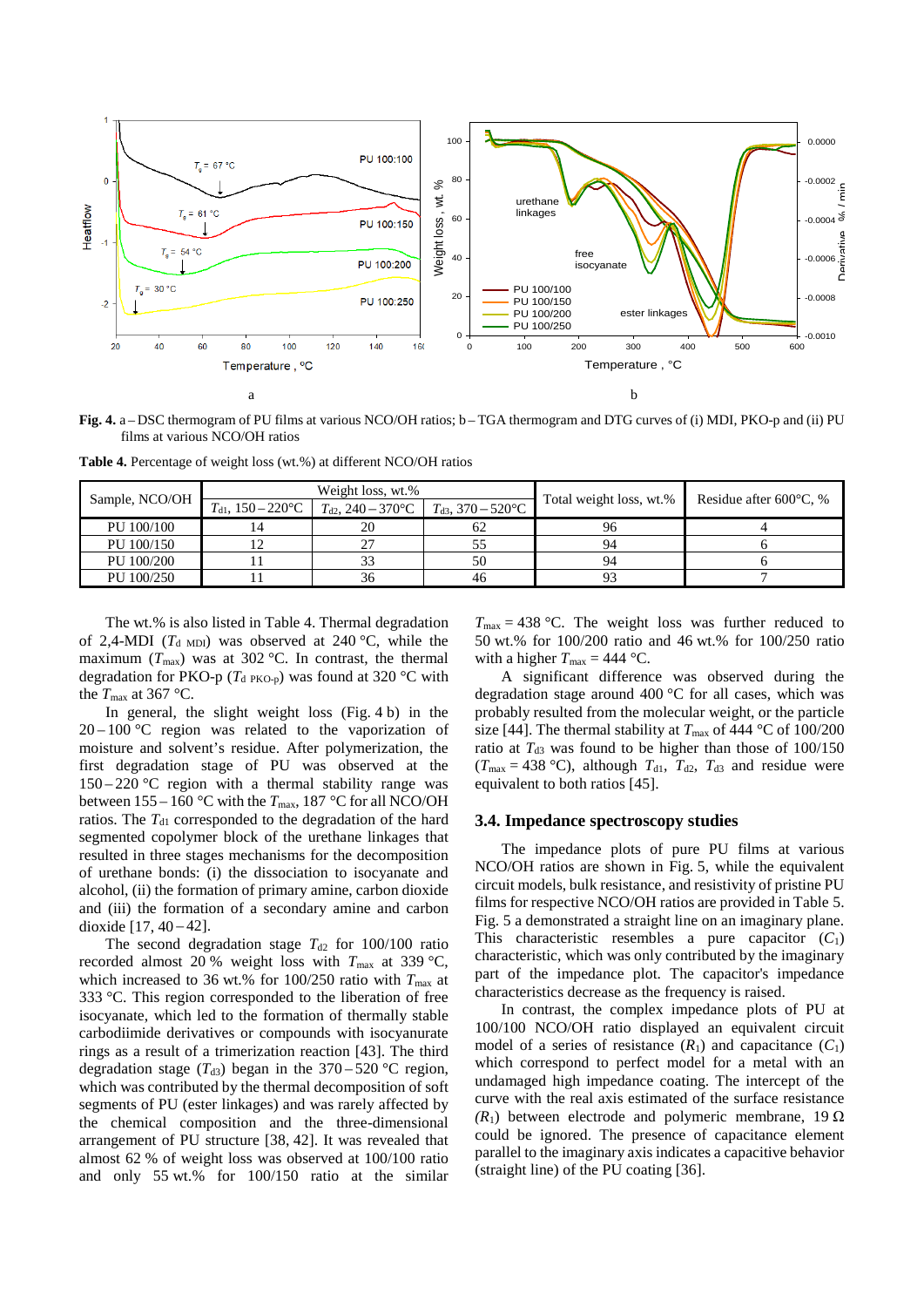

**Fig. 5.** Impedance plots: a – PU films and PU-LiI (25 wt.%) polymer electrolyte at various NCO/OH ratios; b – is an enlarged impedance plot

| Pristine PU |                                                 |                             |                           |                                  |                                        |
|-------------|-------------------------------------------------|-----------------------------|---------------------------|----------------------------------|----------------------------------------|
| Sample      | Equivalent circuit                              | Capacitance, F              | Bulk resistance, $\Omega$ | Resistivity, $\Omega$ cm         | Dielectric<br>strength, ε <sub>r</sub> |
| PU 100/100  | C1<br>$R_1$                                     | $7.83 \times 10^{-11}$      |                           |                                  |                                        |
| PU 100/150  | $R_1$<br>C1                                     | $7.46 \times 10^{-11}$      |                           |                                  |                                        |
| PU 100/200  | C<br>CPE <sub>1</sub><br>R <sub>1</sub><br>→≻   | $9.46 \times 10^{-11}$      | $5.91 \times 10^{7}$      | $1.19 \times 10^{10}$            | 0.01                                   |
| PU 100/250  | $c_{1}$<br>$R_1$                                | $1.15\times10^{\text{-}10}$ | $7.92 \times 10^{5}$      | $1.59 \times 10^{8}$             | 0.01                                   |
|             |                                                 | PU-LiI (25 wt.%)            |                           |                                  |                                        |
| Sample      | Equivalent circuit                              | Capacitance, F              | Bulk resistance, $\Omega$ | Conductivity, S cm <sup>-1</sup> | Dielectric<br>strength, ε <sub>r</sub> |
| PU 100/100  | C <sub>1</sub><br>$W_1$<br>R <sub>1</sub><br>₩- | $1.14 \times 10^{-10}$      | $9.92 \times 10^{6}$      | $5.44 \times 10^{-10}$           | 0.01                                   |
| PU 100/150  | C <sub>1</sub><br>W <sub>1</sub><br>$R_1$<br>₩- | $5.10 \times 10^{-11}$      | $1.66 \times 10^{5}$      | $6.13 \times 10^{-8}$            | 0.01                                   |
| PU 100/200  | $c_{1}$<br>ዘ ዘ<br>$W_1$<br>R <sub>1</sub><br>₩- | $7.74 \times 10^{-11}$      | $2.29 \times 10^{4}$      | $6.42 \times 10^{-7}$            | 0.03                                   |
| PU 100/250  | C <sub>1</sub><br>4 H<br>$W_1$<br>$R_1$<br>\አ/- | $1.13 \times 10^{-9}$       | $1.97 \times 10^{2}$      | $5.33 \times 10^{-5}$            | 0.20                                   |

|  | Table 5. Electrical properties of pristine PU and PU-LiI (25 wt.%) polymer electrolyte films at different NCO/OH ratios |  |
|--|-------------------------------------------------------------------------------------------------------------------------|--|
|  |                                                                                                                         |  |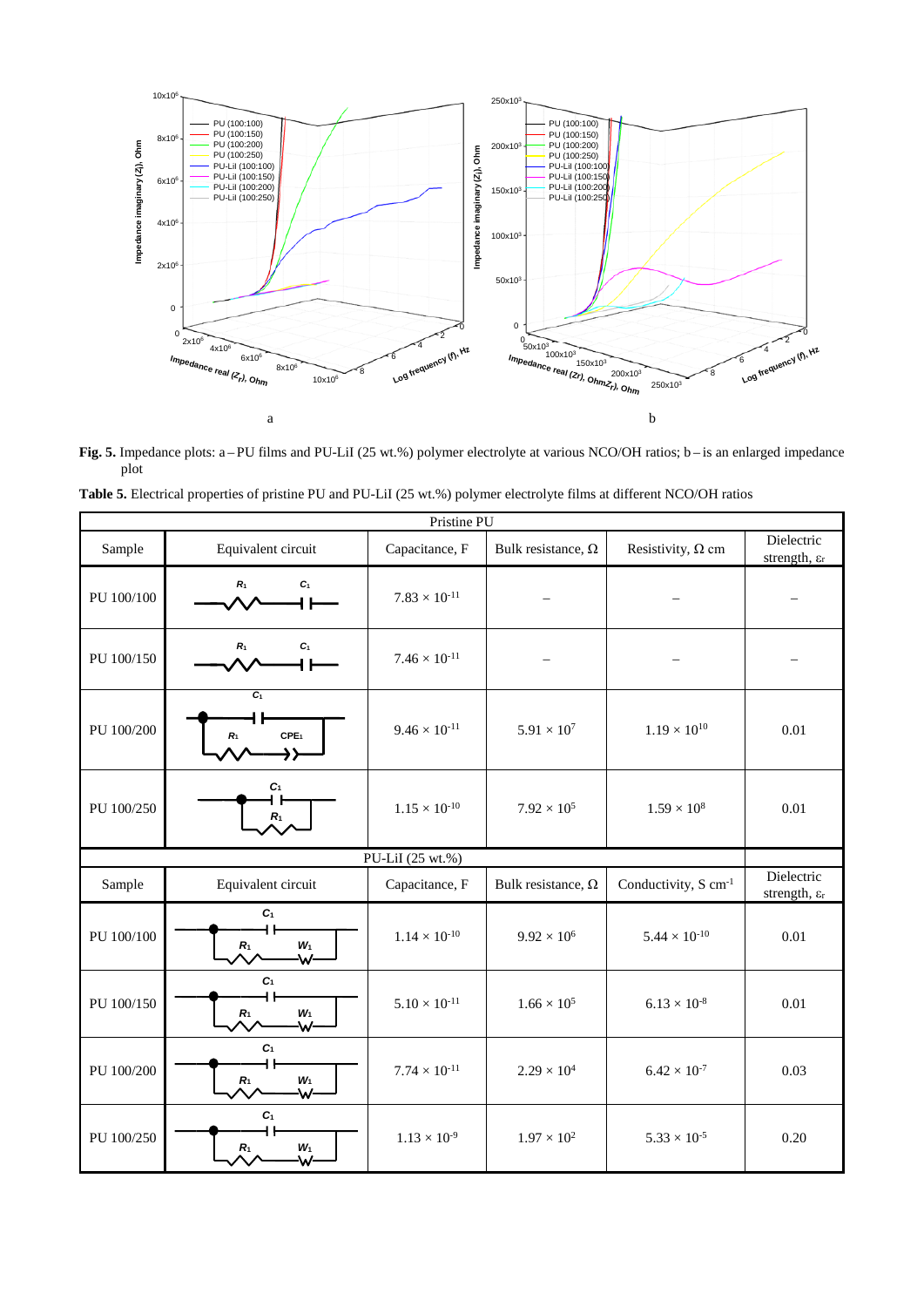A capacitor is formed when two conducting plates are separated by a non-conducting media, called the dielectric. The behavior of dielectrics materials under the application of alternating voltage is mainly dependent on the contacts between the metal electrodes and the dielectric material. Therefore, with blocking electrodes, the observed transient current was contributed by the polarization of the material, which may be due to either the orientation of electric dipoles or by the hopping of positive and/or negative charges  $[44 - 47]$ .

However, the value of the capacitance cannot be determined from the impedance plot. It can be determined by a curve fit or from an examination of the data points. The value of the capacitance depends on the size of the plates, the distance between the plates and the properties of the dielectric, which is expressed in the following relationship:

$$
\mathcal{C} = \frac{\varepsilon_0 \varepsilon_r A}{d},\tag{6}
$$

where;  $\varepsilon_0$  is the electrical permittivity  $\varepsilon_r$  is the relative electrical permittivity ( $\varepsilon_r = 4-8$  for organic coating), A is the surface area of one plate and *d* is the distances between two plates.

The complex impedance plots of PU at 100/200 NCO/OH ratio in Fig. 5 b consisted of an equivalent circuit model contain parallel capacitance  $(C_1)$ , resistance  $(R_1)$ , and constant phase element (CPE). The PU film with 100/200 ratio recorded the bulk resistant value of  $5.91 \times 10^7 \Omega$ , the resistivity of  $1.19 \times 10^{10} \Omega$  cm and the calculated conductivity of  $8.42 \times 10^{-10}$  S cm<sup>-1</sup>. A good polymeric coating is indicated by the formation of a barrier that allows a very limited current flow. On the other hand, a heavy current flow indicates a poor barrier where the moisture could permeate the coating and set up conditions for corrosion. Furthermore, the presence of the CPE element represents the homogeneity on the electrode surface because electrical double layer. This behavior may be regarded as non-ideal capacitors defined by the constants *Y* and *n*, and their impedance is given according to the equation [48]:

$$
Y_{\rm CPE} = Y_0 \, \mathbf{w}^n \, \{ \cos(n \, \mathbf{p}/2) + j \, \sin(n \, \mathbf{p}/2) \} \tag{7}
$$

where if  $n = 1$  the CPE represents an ideal capacitor  $C = Y_0$ ; if  $n = 0$  the CPE represents a resistor  $R = 1/Y_0$ ; if  $n = -1$ , the CPE represents an inductor  $L = 1/Y_0$ ; if  $n = 0.5$  the CPE represents a Warburg element  $W = Y_0$ .

The complex impedance plots of PU at 100/250 NCO/OH ratios in Fig. 5 a exhibited a sinusoidal impedance curve, depressed, flattened semicircles in the high frequency range that is related to the conduction process in the bulk of complex [34, 45, 49]. The plot indicated the simplest and most common cell models, known as the Randles cell. The plot for the Randles cell is designated with the identical equivalent circuit model contain parallel capacitance  $(C_1)$ and  $R_1$  as a function of capacitive current and charge– transfer resistance [50]. The PU film with 100/250 recorded a bulk resistant value of  $7.92 \times 10^5 \Omega$  and the calculated resistivity of  $1.59 \times 10^8 \Omega$  cm. The conductivity values were contributed by the dielectric behaviors of the polymeric membrane. According to Skoog and Holler (2007), a dielectric sub-class, piezoelectricity is defined as the electric charge that accumulates in certain solid materials, such as

crystals, ceramics, and biological matters in response to the applied mechanical stress as a result of mechanical pressure [51].

In terms of the polymeric membrane, the polarity of intertwined long-chain molecules attracts and repels each other when an electric field was applied. Therefore, the observed transient current was due to the polarization of the material [52]. The conductivity value was found to increase with the addition of PKO-p content due to the soft segment PU contributed by PKO-p that acts as plasticizer. In addition, the soft segment PU could act as polymeric solvent to solvate the cations [7].

Fig. 5 b illustrates the complex impedance plot of PU films with the addition of 25 wt.% of LiI salts as charge carrier, while Table 5 presents the fitted curves modeled by the equivalent circuit analysis. The fitted curves extended the Randles cell with the addition of Warburg impedance (*W*) into an equivalent circuit model. Warburg impedance is a type of resistance to mass transfer in which a faradaic process could not be represented by simple linear circuit elements such as *R* or *C*, whose values are independent of frequency. The simplest representation was obtained by applying the faradaic impedance as a series combination comprising the series resistance  $(R_s)$  and the pseudocapacity (*C*s) to Warburg impedance (*W*). The measured bulk resistance was  $9.92 \times 10^6 \Omega$  with an ionic conductivity of  $5.44 \times 10^{-10}$  S cm<sup>-1</sup> for pre-polymer PU at 100/100 ratio. The increase of PKO-p content in PU 100/150 ratio decreased the bulk resistance's magnitude by one order and raised the ionic conductivity to  $6.13 \times 10^{-8}$  S cm<sup>-1</sup>.

In addition, the bulk resistance value for the PU film with 100/200 ratio was further reduced to 2.29  $\times$  10<sup>4</sup>  $\Omega$  and the ionic conductivity to  $6.42 \times 10^{-7}$  S cm<sup>-1</sup>. In contrast, the PU film with a 100/250 ratio provided the lowest bulk resistance of  $1.97 \times 10^2 \Omega$  with the highest calculated ionic conductivity of  $5.33 \times 10^{-5}$  S cm<sup>-1</sup>. The values achieved were comparable to the previous report on plasticized PU with ethylene carbonate (EC) [53]. The presence of plasticizers such as polypropylene carbonate (PC) and EC in the polymer electrolyte could easily corrode in the lithium metal electrode in the electrochemical cell [45, 54].

#### **4. CONCLUSIONS**

This study revealed that all the bio-based polyurethane (PU) compounds were successfully synthesized from PKOp at different NCO/OH ratios using the pre-polymerization technique. The 100/200 NCO/OH ratio showed promising characteristics with higher thermal stability ( $T_{\text{max}} = 444 \text{ °C}$ ) and higher dispersity (*Đ*) value in which the former was associated with high a flashing point that improved the safety of energy storage devices. The 100/200 ratio also exhibited a moderate average weight molecular weight (*M*w) of  $\sim$ 1.23 × 10<sup>6</sup> g·mol<sup>-1</sup>, glass transition temperature ( $T_g$ ) value at 54 °C, and degree of crosslinking of 47 %. In contrast, the 100/250 NCO/OH ratio demonstrated the highest calculated ionic conductivity at  $\sim$ 5.33  $\times$  10<sup>-5</sup> S cm<sup>-1</sup> with the lowest bulk resistance of  $1.97 \times 10^2 \Omega$  in the presence of LiI. In short, the successful formation of PU films with favorable physicochemical properties, such as homogenous surface, free-standing, flat, flexible, and suitable elasticity indicated a promising biopolymer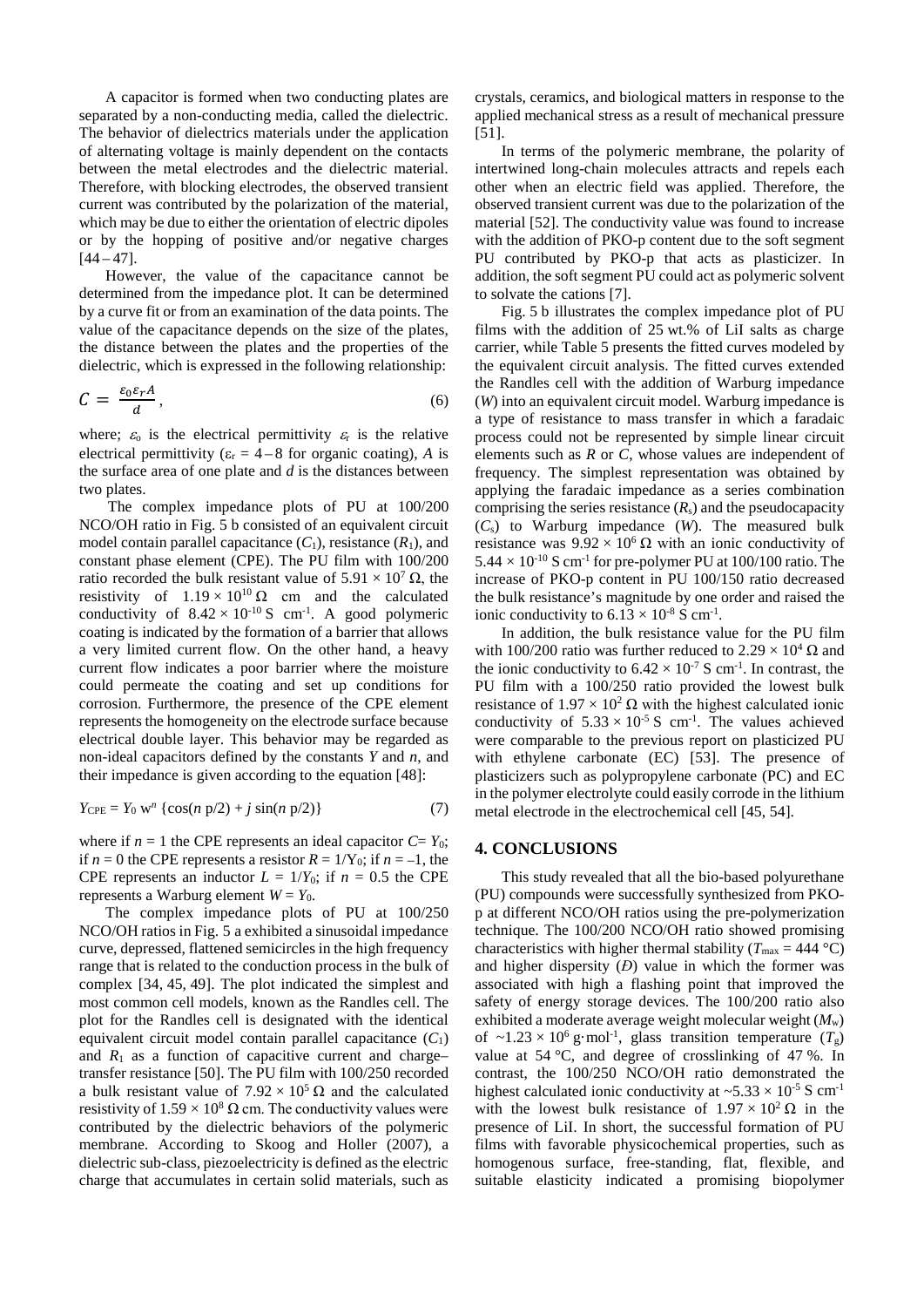electrolyte host that could serve as an alternative source for various purposes, including polymer electrolyte application.

#### *Acknowledgments*

The authors would like to extend their gratitude to the Universiti Kebangsaan Malaysia for allowing this research to be carried out. We would also like to extend our appreciation to Prof. Dr. Rusli Daik for assisting the TGA services. Last but not least, we would like to acknowledge all of the supports that have been given throughout the preparation of this manuscript. This work is supported by the DIP Grant UKM (DIP-2018-008), and Fundamental Research Grant Scheme, FRGS/1/2011/TK/UKM/02/39.

## **REFERENCES**

- 1. **Yu, T., Jiang, F., Cui, X., Cao, M., Guo, C., Wang, Z., Chang, Y.** Properties and Mechanism of a Novel Metallic-Hollow-Spheres/Polyurethane Acoustic Composite *Journal Applied Polymer Science* 138 (8) 2021: pp. 1 – 10. https://doi.org/10.1002/app.49891
- 2. **Zhang, Y., Li, T.T., Shiu, B.C., Sun, F., Ren, H.T., Zhang, X., Lou, B.W., Lin, J.H.** Eco-Friendly Versatile Protective Polyurethane/Triclosan Coated Polylactic Acid Nonwovens for Medical Covers Application *Journal of Cleaner Production* 282 2021: pp. 124455. https://doi.org/10.1016/j.jclepro.2020.124455
- 3. **Su'ait, M.S., Jumaah, F.N., Faizzi, H.M., Mamat, S., Ludin, N.A., Farhan, W.A., Haron, A., Atifah, N., Latif, M.N., Badri, K.H., Ahmad, A.** Palm-Based Polyurethane-Ionic Liquid Gel Polymer Electrolyte for Quasi-Solid State Dye Sensitized Solar Cell *Industrial Crops and Products* 113 2018: pp. 406 – 413. http://dx.doi.org/10.1016/j.indcrop.2018.01.008
- 4. **Faizzi, M., Ahmad Ludin, N., Su'ait, M.S., Mohamed, N.M., Sahudin, M.A., Badri, K.H., Ahmad, A.** Effects of Iodide/Triiodide (I–/I3 –) Ratios on Palm Based Polyurethane Polymer Electrolyte for Solid-State Dye-Sensitized Solar Cell *Jurnal Kejuruteraan* SI1 (3) 2018: pp.  $63 - 68$ .

https://doi.org/10.17576/jkukm-2018-si1(3)-09

5. **Adam, N.I., Hanibah, H., Subban, R.H.Y., Kassim, M., Mobarak, N.N., Ahmad, A., Badri, K.H., Su'ait, M.S.** Palm-Based Cationic Polyurethane Membranes for Solid Polymer Electrolytes Application: A Physico-Chemical Characteristics Studies of Chain-Extended Cationic Polyurethane *Industrial Crops and Products* 155 2020: pp. 112757.

https://doi.org/10.1016/j.indcrop.2020.112757

- 6. **Wong, C.S., Badri, K.H., Ataollahi, N., Law, K.P., Su'ait, M.S., Hassan, N.I.** Synthesis of New Bio-Based Solid Polymer Electrolyte Effect of NCO / OH Ratio on Their Chemical, Thermal Properties and Ionic Conductivity *International Journal of Chemical and Molecular Engineering* 8 (11) 2014: pp. 1234 – 1250. https://doi.org/10.5281/zenodo.1096839
- 7. **Wang, S., Min, K.** Solid Polymer Electrolytes of Blends of Polyurethane and Polyether Modified Polysiloxane and Their Ionic Conductivity *Polymer* 51 (12) 2010: pp. 2621 – 2628.
- 8. **Jiang, L., Ren, Z., Zhao, W., Liu, W., Liu, H., Zhu, C.** Synthesis and Structure/Properties Characterizations of Four Polyurethane Model Hard Segments *Royal Society Open Science* 5 (7) 2018: pp. 1 – 11. http://dx.doi.org/10.1016/j.polymer.2010.04.038
- 9. **Filip, D., Asandulesa, M., Macocinschi, D., Aflori, M., Vlad, S.** Molecular Dynamics, Conductivity and Morphology of Sodium Deoxycholate-Based Poly(Ester Ether)Urethane Ionomer Biomaterials *Journal of Materials Science* 51 (18) 2016: pp. 8516 – 8528.
- 10. **Sharmin, E., Zafar, F.** Polyurethane: An Introduction. Polyurethane. 2012: pp. 3 – 16.
- 11. **Yeoh, F.H., Lee, C.S., Kang, Y.B., Wong, S.F., Cheng, S.F., Ng, W.S.** Production of Biodegradable Palm Oil-Based Polyurethane as Potential Biomaterial for Biomedical Applications *Polymers* 12 (8) 2020: pp. 1 – 26. https://doi.org/10.3390/polym12081842
- 12. **Chandima Chathuranga Somarathna, H.M., Raman, S.N., Badri, K.H., Mutalib, A.A., Mohotti, D., Ravana, S.D.** Quasi-static Behavior of Palm-Based Elastomeric Polyurethane: For Strengthening Application of Structures under Impulsive Loadings *Polymers* 8 (5) 2016: pp.  $1 - 20$ . https://doi.org/10.3390/polym8050202
- 13. **Dian, N.L.H.M., Hamid, R.A., Kanagaratnam, S., Isa, W.R.A., Hassim, N.A.M., Ismail, N.H., Omar, Z., Sahri, M.M.** Palm Oil and Palm Kernel Oil: Versatile Ingredients for Food Applications *Journal of Oil Palm Research* 29 (4) 2017: pp. 487 – 511. http://dx.doi.org/10.21894/jopr.2017.00014
- 14. **Moreno, D., Velasco, M., Malagón-Romero, D.** Production of Polyurethanes from Used Vegetable Oil-Based Polyols *Chemical Engineering Transaction* 79 2020: pp. 337 – 342. https://doi.org/10.3303/CET2079057
- 15. **Nainggolan, M., Sinaga, A.** Characteristics of Fatty Acid Composition and Minor Constituents of Red Palm Olein and Palm Kernel Oil *Journal of Advanced Pharmaceutical Technology and Research* 12 (1) 2021: pp. 22 – 26. https://dx.doi.org/10.4103%2Fjaptr.JAPTR\_91\_20
- 16. **Sien, W.C., Badri, K.H.** Sifat Terma Dan Kerintangan Api Poliuretana Berasaskan Minyak Isirung Sawit Dan Minyak Kacang Soya *Sains Malaysiana* 39 (5) 2010: pp. 775 – 784.
- 17. **Arya, A., Sharma, A.L.** Polymer Electrolytes for Lithium Ion Batteries: A Critical Study *Ionics* 23 2017: pp. 497 – 540. https://doi.org/10.1007/s11581-016-1908-6
- 18. **Löwe, R., Hanemann, T., Zinkevich, T., Hofmann, A.** Structure–Property Relationship of Polymerized Ionic Liquids for Solid‐State Electrolyte Membranes *Polymers*  $13(5)$  2021: pp. 1 – 12. https://doi.org/10.3390/polym13050792
- 19. **Somarathna, H.M.C.C., Raman, S.N., Mohotti, D., Mutalib, A.A., Badri, K.H.** Behaviour of Concrete Specimens Retrofitted with Bio-Based Polyurethane Coatings under Dynamic Loads *Construction Building Materials* 270 2021: pp. 121860.

https://doi.org/10.1016/j.conbuildmat.2020.121860

- 20. **Fawzi, T., Yu, L.J., Badri, K.H., Sajuri, Z., Al-Talib, A.A.M., Eh Noum, S.Y.** Sodium Hydrogen Bicarbonate and Water as Blowing Agent in Palm Kernel Oil Based Polyol Polyurethane Foam *Materials Today: Proceedings* 39 2019: pp. 993 – 998. https://doi.org/10.1016/j.matpr.2020.04.595
- 21. **Awazhar, N.A., Khairuddin, F.H., Rahmad, S., Fadzil, S.M., Omar, H.A., Nur, N.I., Badri, K.H.** Engineering and Leaching Properties of Asphalt Binders Modified with Polyurethane and Cecabase Additives For Warm-Mix Asphalt Application *Construction and Building Materials* 238 2020: pp. 117699. https://doi.org/10.1016/j.conbuildmat.2019.117699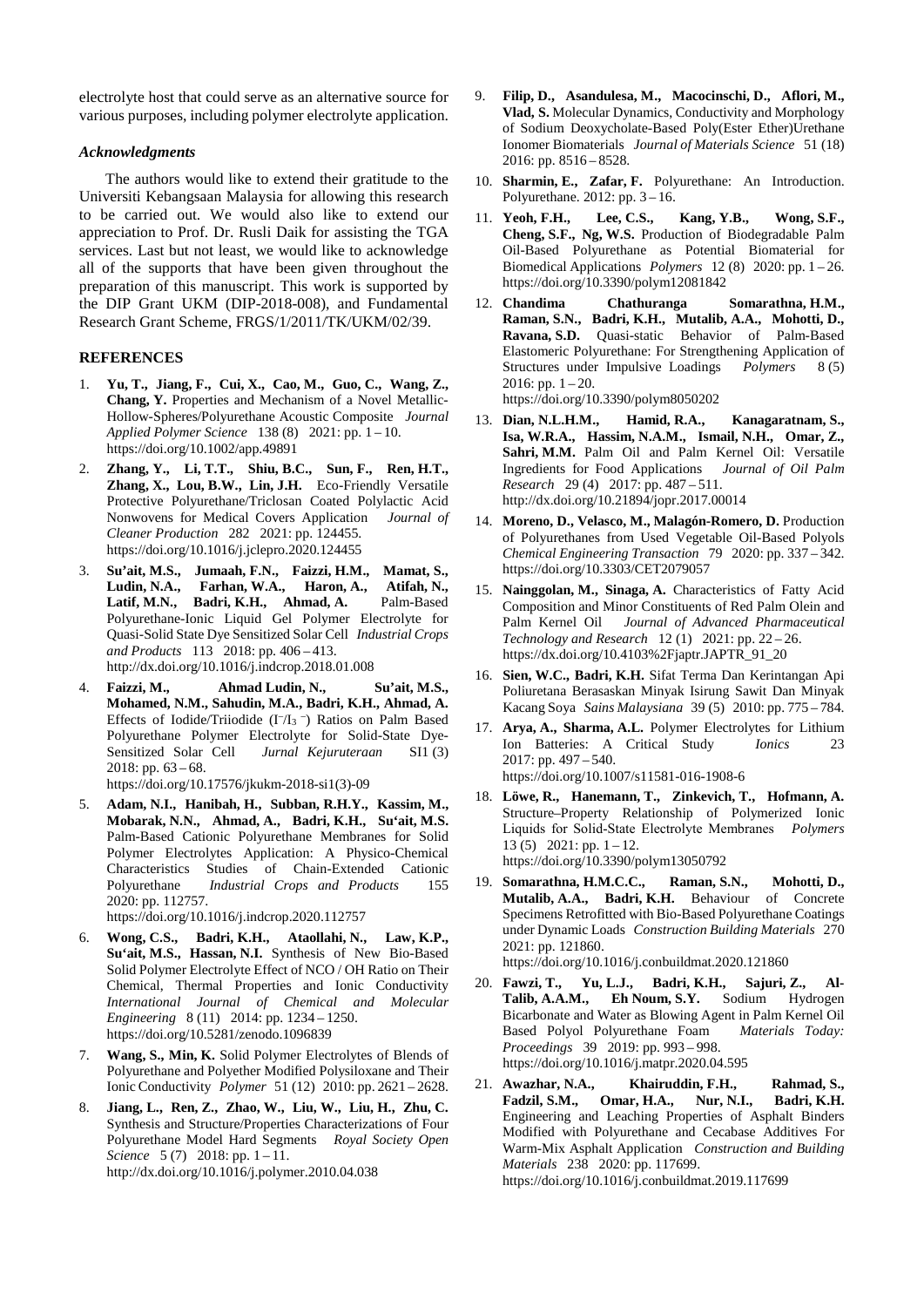22. **Alamawi, M.Y., Khairuddin, F.H., Yusoff, N.I.M., Badri, K.H., Ceylan, H.** Investigation on Physical, Thermal and Chemical Properties of Palm Kernel Oil Polyol Bio-Based Binder as a Replacement For Bituminous Binder<br>Construction and Building Materials 204 *Construction and Building Materials* 204 2019: pp. 122 – 131.

https://doi.org/10.1016/j.conbuildmat.2019.01.144

- 23. **Jasmi, F., Azeman, N.H., Bakar, A.A.A., Zan, M.S.D., Badri, K.H., Su'ait, M.S.** Ionic Conductive Polyurethane-Graphene Nanocomposite for Performance Enhancement of Optical Fiber Bragg Grating Temperature Sensor *IEEE Access* 6 (i) 2018: pp. 47355 – 47363. https://doi.org/10.1109/ACCESS.2018.2867220
- 24. **Badri, K.H., Othman, Z., Bin Razali, I.M.** Mechanical Properties of Poyurethane Composites from Oil Palm Resources *Iran Polymer Journal* 14 (5) 2005: pp. 441 – 448.
- 25. **Badri, K.H.** Biobased Polyurethane from Palm Kernel Oil-Based Polyol. In: Sharmin E, Zafar F. (Eds.) *Polyurethane* 2012: pp. 447 – 470. https://doi.org/10.5772/47966
- 26. **Ngah, M.S., Badri, K.H.** Pilot Scale System for The Production of Palm-Based Monoester-OH *AIP Conference Proceedings* 2016: pp. 1784. https://doi.org/10.1063/1.4966765
- 27. **Badri, K.H., Ahmad, S.H., Zakaria, S.** Development of Zero ODP Rigid Polyurethane Foam from RBD Palm Kernel Oil *Journal of Materials Science Letters* 19 (15) 2000: pp. 1355 – 1356. http://dx.doi.org/10.1023/A:1006749131637
- 28. **Daud, F.N., Ahmad, A., Badri, K.H.** An Investigation on The Properties of Palm-Based Polyurethane Solid Polymer Electrolyte *International Journal of Polymer Science* 2014 2014: pp  $1 - 4$ .

https://doi.org/10.1155/2014/326716

- 29. **Abate, A., Correa-Baena, J.P., Saliba, M., Su'ait, M.S., Bella, F.** Perovskite Solar Cells: From the Laboratory to the Assembly Line *Chemistry – A European Journal* 24 (13) 2018: pp. 3083 – 3100. http://dx.doi.org/10.1002/chem.201704507
- 30. **Walker, F.,H.** Fundamentals of Polymer Chemistry: II *Journal of Coatings Technology* 73 (913) 2001: pp. 125 – 130.
- 31. **Gilbert, R.G., Hess, M., Jenkins, A.D., Jones, R.G., Kratochvíl, P., Stepto, R.F.T.** Dispersity in Polymer Science (IUPAC recommendations 2009) *Pure Applied Chemistry* 81 (2) 2009: pp. 351 – 353.
- 32. **Salleh, M.Z., Badri, K.H., Mahmood, M.H.** Synthesis of UV-Curable Hyperbranched Urethane Acrylate from Palm Oil Oleic Acid *International Journal of Materials Engineering Innovation* 4 (1) 2013: pp. 65 – 78.
- 33. **Yang, Z., Peng, H., Wang, W., Liu, T.** Morphological, Infrared, and Ionic Conductivity Studies of Poly(ethylene oxide)–49% Poly(methyl methacrylate) Grafted Natural Rubber–Lithium Perchlorate Salt Based Solid Polymer Electrolytes *Journal Applied Polymer Science* 116 (5) 2010: pp. 2658 – 2667.

https://doi.org/10.1007/s10008-011-1637-8

- 34. **Chang, S.C., Yang, Y., Wudl, F., He, G., Li, Y.** Ac Impedance Characteristics and Modeling of Polymer Solution Light-Emitting Devices *Journal of Physical Chemistry B* 105 (46) 2001: pp. 11419 – 11423. https://doi.org/10.1021/jp011817x
- 35. **Wong, C.S., Badri, K.H.** Chemical Analyses of Palm Kernel Oil-Based Polyurethane Prepolymer *Materials Sciences and*

*Applications* 03 (02) 2012: pp. 78 – 86. http://dx.doi.org/10.4236/msa.2012.32012

- 36. **Bos, T.** Prediction of Coating Durability Early Detection using Electrochemical Methods 2008: pp. 148.
- 37. **Kalsi, P.S.** Spectroscopy of Organic Compounds. 6th Ed. New Dehli: *New Age International Pub.;* 2007.
- 38. **Orgilés-Calpena, E., Arán-Aís, F., Torró-Palau, A.M., Orgilés-Barceló, C.** Influence of the Chain Extender Nature on Adhesives Properties of Polyurethane Dispersions *Journal of Dispersion Science and Technology* 33(1) 2012: pp. 147 – 154. https://doi.org/10.1080/01932691.2010.548250
- 39. **Kurimoto, Y., Takeda, M., Doi, S., Tamura, Y., Ono, H.** Network structures and Thermal Properties of Polyurethane Films Prepared from Liquefied Wood *Bioresour Technology* 77 (1) 2001: pp. 33 – 40. https://doi.org/10.1016/S0960-8524(00)00136-X
- 40. **Sanchez-Adsuar, M.S., Papon, E., Villenave, J.J.** Influence of the Prepolymerization on the Properties of Thermoplastic Polyurethane Elastomers. Part II. Relationship between the Prepolymer and Polyurethane Properties *Journal of Applied Polymer Science* 76 (10) 2000: pp. 1602 – 1607. http://dx.doi.org/10.1002/(SICI)1097- 4628(20000606)76:10<1602::AID-APP16>3.0.CO;2-K
- 41. **Corcuera, M.A., Rueda, L., Saralegui, A., Martı´n, M.D., Ferna´ndez-d'Arlas, B., Mondragon, I., Eceiza, A.** Effect of Diisocyanate Structure on the Properties and Microstructure of Polyurethanes Based on Polyols Derived from Renewable Resources *Journal of Applied Polymer Science* 122 2011: pp. 3677 – 3685. https://doi.org/10.1002/app.34781
- 42. **Chattopadhyay, D.K., Webster, D.C.** Thermal Stability and Flame Retardancy of Polyurethanes Progress *Polymer Science (Oxford)* 34 (10) 2009: pp. 1068 – 1133. https://doi.org/10.1016/j.progpolymsci.2009.06.002
- 43. **Apukhtina, N.P.** Methods for Increasing the Thermal Stability of Polyurethanes *Technomic Pub*. *Co* 1973.
- 44. **Lu, M.G., Lee, J.Y., Shim, M.J., Kim, S.W.** Thermal Degradation of Film Cast from Aqueous Polyurethane Dispersions *Journal of Applied Physical Science* 85 (12) 2002: pp. 2552 – 2558. https://doi.org/10.1002/app.10882
- 45. **Liu, J., Dezhu, M.** Study on Synthesis and Thermal Properties of Polyurethane-Imide Copolymers with Multiple Hard Segments *Journal of Applied Physical Science* 84 (12) 2002: pp. 2206 – 2215. http://dx.doi.org/10.1002/app.10421
- 46. **Pan, X., Webster, D.C.** New Biobased High Functionality Polyols and Their Use in Polyurethane Coatings *ChemSusChem* 5 (2) 2012: pp. 419 – 429. https://doi.org/10.1002/cssc.201100415
- 47. **Rueda-Larraz, L., d'Arlas, B.F., Tercjak, A., Ribes, A., Mondragon, I., Eceiza, A.** Synthesis and Microstructure-Mechanical Property Relationships of Segmented Polyurethanes based on a PCL-PTHF-PCL Block Copolymer As Soft Segment *European Polymer Journal* 45 (7) 2009: pp. 2096 – 2109. https://doi.org/10.1002/cssc.201100415
- 48. **Retter, U., Widmann, A., Siegler, K., Kahlert, H.** On The Impedance of Potassium Nickel(II) Hexacyanoferrate(II) Composite Electrodes – The Generalization of the Randles Model Referring To Inhomogeneous Electrode Materials *Journal Electroanal Chemistry* 546 2003: pp. 87 – 96. http://dx.doi.org/10.1016/S0022-0728(03)00150-5